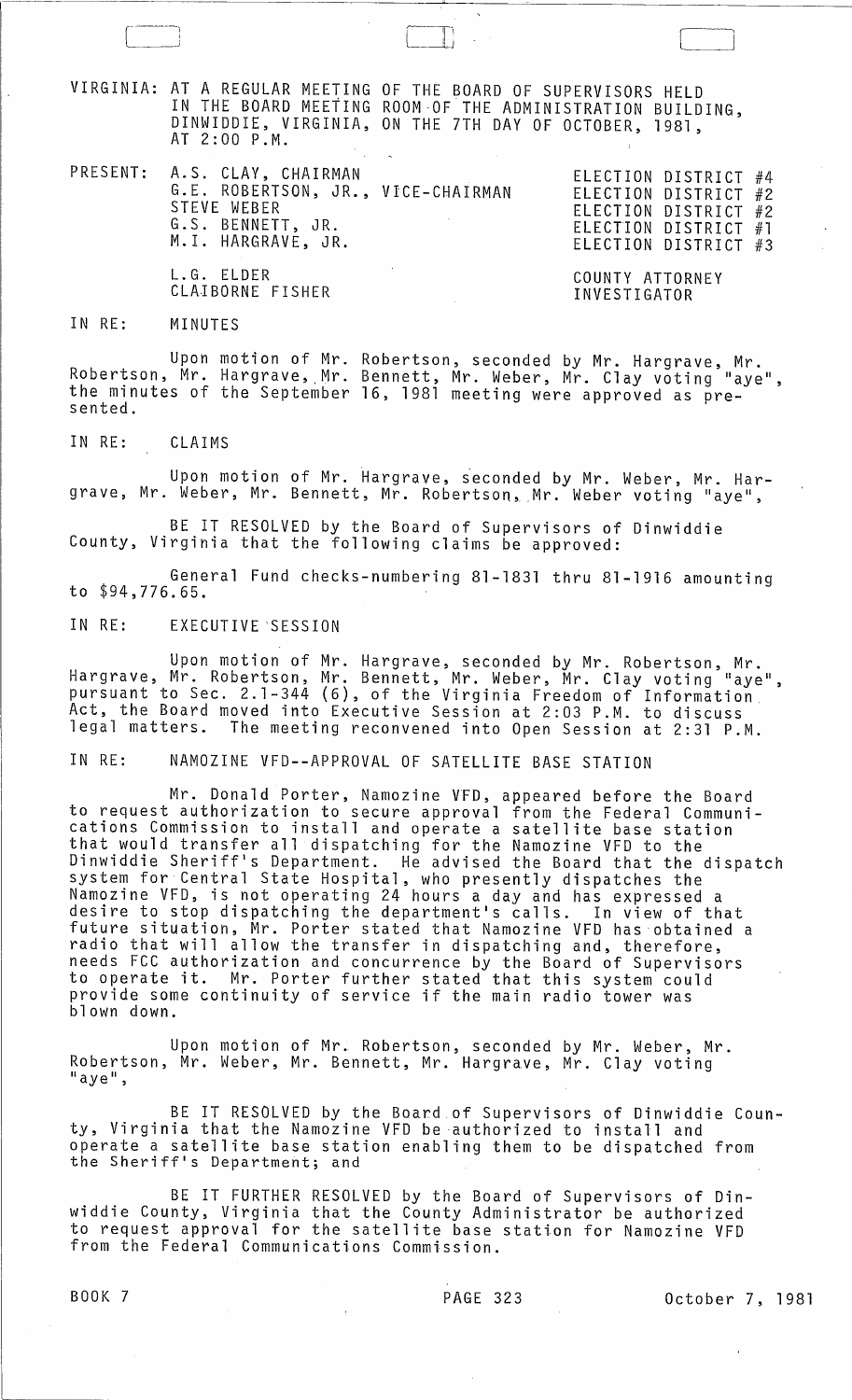## IN RE: NAMOZINE VFD--INSTALLATION OF WARNING LIGHTS

Mr. Ben Hawkins, Namozine VFD, appeared before the Board to discuss a project he has been working on to have amber warning lights installed on Rt. 226 for the Namozine VFD to alert traffic of fire trucks entering the highway. He stated he had received authorization to install the lights at three locations. The lights will be radio controlled and activated from the fire house before the equipment or trucks leave. Mr. Hawkins stated that the most the lights would cost would be \$3,000 and he was hoping they would be less. He indicated that he wanted to alert the Board about the project and he would report back to them when he had finalized the cost and details for their review and consideration.

IN RE: COMMISSIONER OF REVENUE

Mr. W.E. Bolte presented a Comparative Report on 1980 and 1981 Assessments and a report on Tax Exempt & Tax Immune Property.

IN RE: LATE FILING FEE FOR REVALIDATION OF LAND USE APPLICATIONS

Mr. W.E. Bolte, Commissioner of Revenue, advised the Board that the County is authorized to impose a late filing fee for revalidation of Land Use applications after December 5. He suggested a \$10.00 fee and indicated he felt the fee would help offset the administrative cost of processing the applications.

Upon motion of Mr. Hargrave, seconded by Mr. Robertson, Mr. Hargrave, Mr. Robertson, Mr. Weber, Mr. Bennett, Mr. Clay voting "aye", the County Attorney was instructed to draft an amendment to the Land Use Ordinance authorizing a late filing fee for revalidation of Land Use applications for the Board's consideration for advertisement at the next meeting.

IN RE: FILING CABINET--COMMISSIONER OF REVENUE

Mr. W.E. Bolte, Commissioner of Revenue, appeared before the Board to request authorization to ask the State Compensation Board to participate in the cost of a new filing cabinet for his office. He stated that with the increase in filing for real estate, another cabinet was needed. He estimated the cost $\check{\,}$ to be \$150 to \$175.

Mr. Robertson asked if microfilming had been investigated for future recordkeeping. Mr. Bolte advised him that the State Library was encouraging it.

Upon motion of Mr. Weber, seconded by Mr. Hargrave, Mr. Weber, Mr. Hargrave, Mr. Bennett, Mr. Robertson, Mr. Clay voting "aye",

BE IT RESOLVED by the Board of Supervisors of Dinwiddie County, Virginia that the Commissioner of Revenue be authorized to request the State Compensation Board to participate in the cost of a new filing cabinet for his office.

IN RE: TREASURER

Mrs. Margaret W. Lewis presented her report for the month of September, 1981.

IN RE: COMMONWEALTH ATTORNEY

Mr. Larry G. Elder advised the Board that the redistricting package has been forwarded to the Justice Department for review. He indicated the Justice Department has sixty days in which to approve or disapprove the plan.

Mr. Elder also stated that he had discussed cable television with other local attorneys and would have amendments for the Board to consider at their next meeting.

Mr. Robertson asked if programming capabilities for various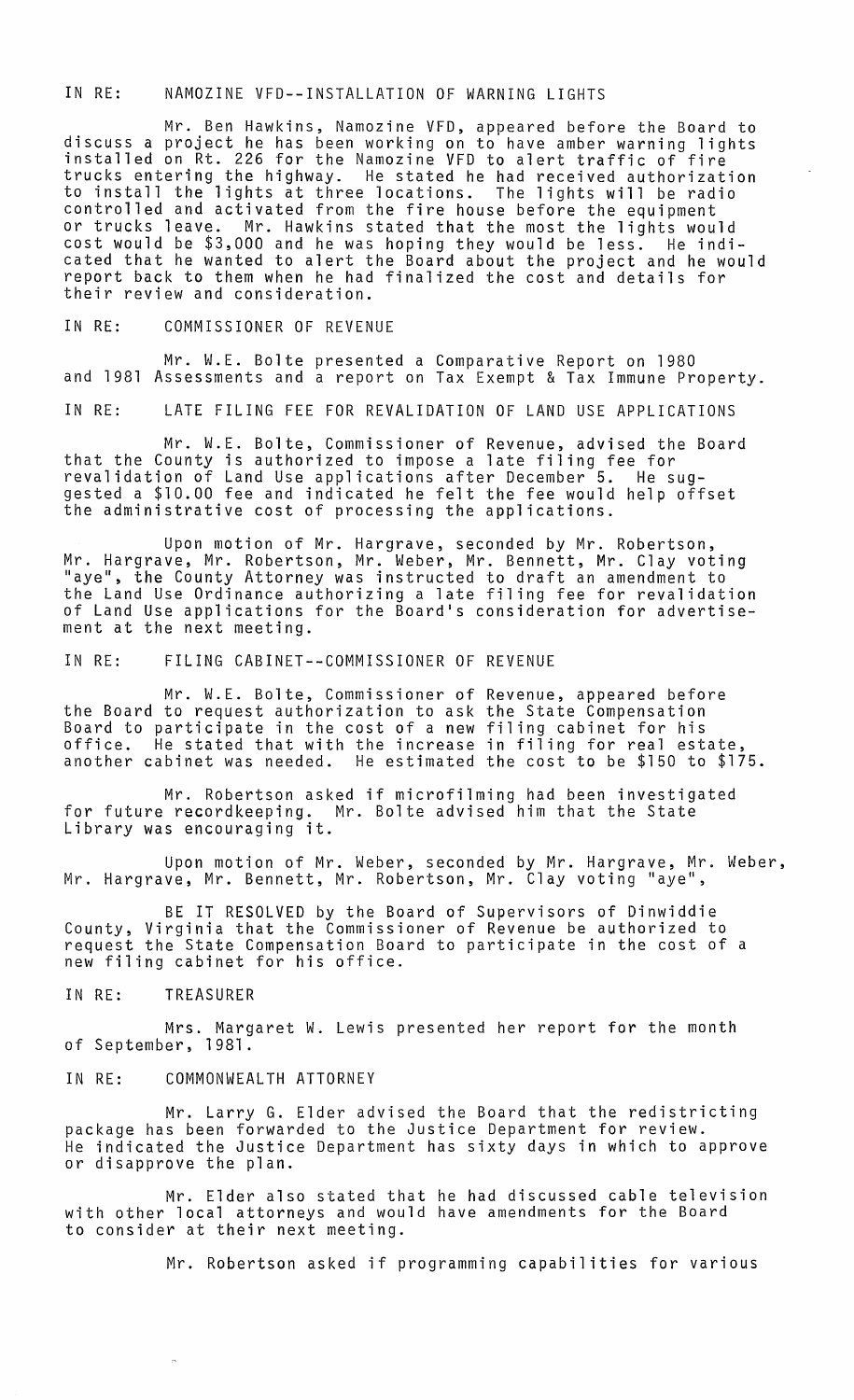services were available with some of the cable television firms. He stated that he did not want to delay cable television from coming into the County; however, he did want to make sure the County got the best service available for the money.

Mr. Elder said that there were any number of different programming capabilities available with the various companies and the service you get is determined when the franchise is awarded.

IN RE: PURCHASE OF THREE POLICE CARS -- 1982

 $\begin{bmatrix} 1 & 1 \\ 1 & 1 \end{bmatrix}$ 

Upon motion of Mr. Robertson, seconded by Mr. Hargrave, Mr.  $\overline{a}$ Robertson, Mr. Hargrave, Mr. Bennett, Mr. Weber, Mr. Clay voting "aye", the following resolution was adopted:

WHEREAS, the following bids were submitted for new 1982 police vehicles:

Master Chevrolet Sales, Inc.

Woody's Chrevrolet, Inc.

Impala <u>No Bid</u><br>Malibu Submit Submitted

Submitted

Impala <u>No Bid</u><br>Malibu Submit

Triangle Dodge, Inc.

Diplomat 8,062.25 174.00 Two tone paint 36.55 Center Hole 8,812.85 Total

Ted Curry Motors, Inc.

Grand Fury 8,675.00 140.00 Two tone paint 15.00 Wheels 36.55 Center Hole 60.35 Oil Cooler 8,926.90 Total

Petersburg Lincoln Mercury, Inc.

Petersburg Ford

Marquis Zephyr '  $9,597.75$ 8,193.44'

Fairmont 9,135.94  $8,082.90$ ; and

WHEREAS, Sheriff Charles L. Mitchell has requested three new police vehicles; and

 $\mathcal{L}_{\rm{max}}$ 

, LTD

WHEREAS,'the Dodge Diplomat from Triangle Dodge, Inc. was the lowest bid submitted; and-

WHEREAS, Investigator C.L. Fisher, representing the Sheriff, stated that the Dodge Diplomat would be adequate for the Department's needs;

NOW THEREFORE BE IT RESOLVED by the Board of Supervisors of Dinwiddie County, Virginia that the low bid of Triangle Dodge, Inc. be accepted for three 1982 Dodge ,Diplomats: base price \$8,602.25, center hole, 4 wire harness \$36.55, Paint tops of cars \$174.00; at a total cost of \$8,812,85 each.

IN RE: BUILDING INSPECTOR

Mr. James L. Blaha presented his report for the month of September, 1981.

IN RE: ANIMAL WARDEN

Mr. L.A. Brooks, Jr. presented his report for the month of September, 1981.

IN, RE: CHANGES IN SECONDARY SYSTEM DUE TO RELOCATION AND CONSTRUCTION ON PROJECT 0619-026-l69~C501, B638

Upon motion of Mr. Hargrave, seconded by Mr. Robertson, Mr. Hargrave, Mr. Robertson, Mr. Bennett, Mr. Weber, Mr. Clay voting

BOOK 7 **PAGE 324** October 7, 1981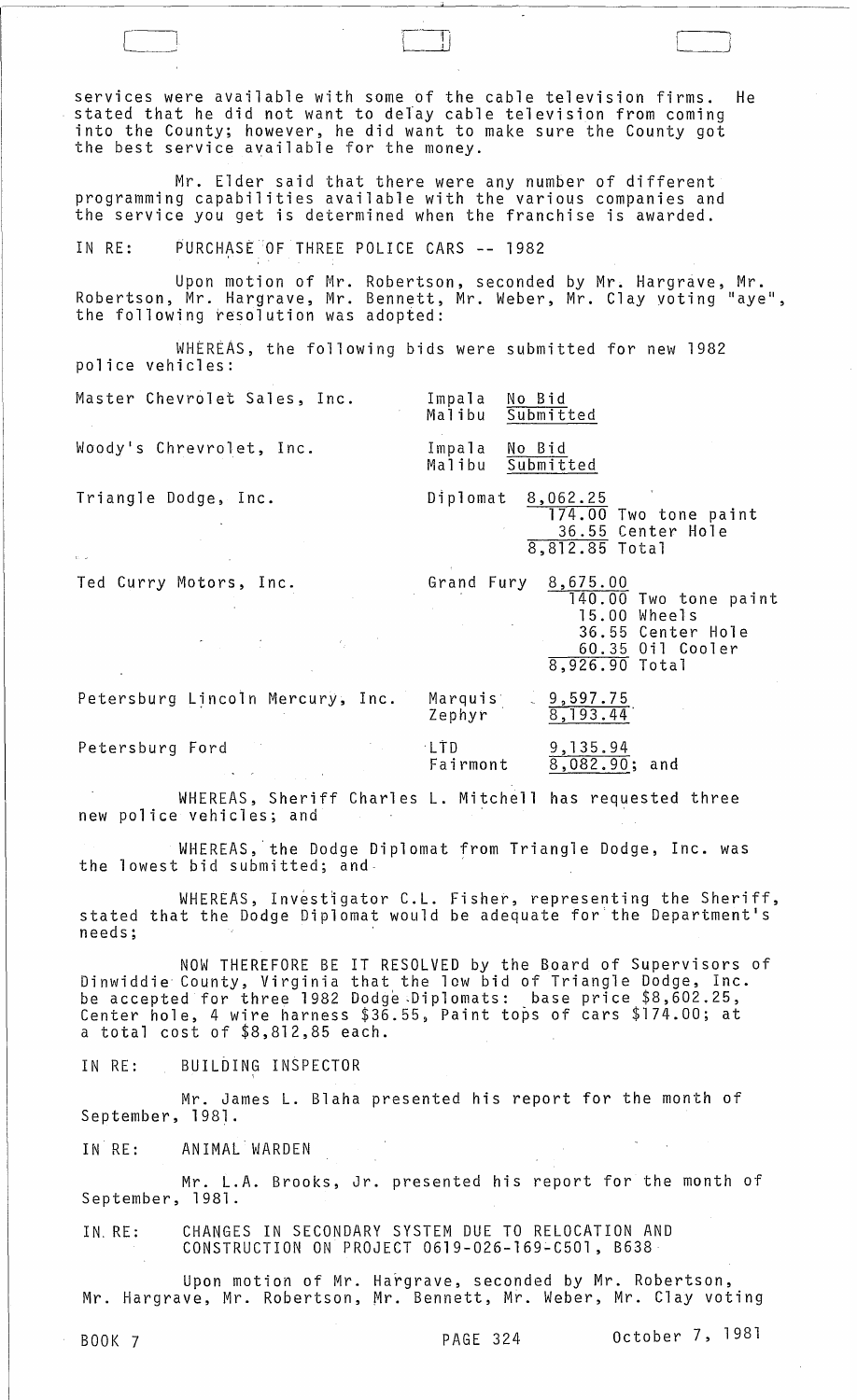"aye", the following resolution was adopted:

WHEREAS, Secondary Route 0619, Bridge over SCL Railroad and approaches, a distance of 0.258 miles, has been altered, and a new road has been constructed and approved by the State Highway Commissioner, which new road serves the same citizens as the road so altered; and

WHEREAS, certain sections of this new road follow new locations, these being shown on the attached sketch titled, "Changes in Secondary System Due to Relocation and Construction on Route 0619, Project 06l9-026-l69-C50l, B638 dated at Richmond, Virginia, October 6, 1981;

NOW THEREFORE BE IT RESOLVED by the Board of Supervisors of Dinwiddie County, Virginia, that the portions of Secondary Route 619, i.e., Sections 3 & 4, shown in brown on the sketch titled, "Changes in Secondary System Due to Relocation and Construction on Route 619, Project 06l9-026-l69-C50l, B638 dated at Richmond, Virginia October 6, 1981, a total distance of 0.08 miles be, and hereby is, added to the Secondary System of State Highways, pursuant to Section 33-141 of the Code of Virginia of 1950 as amended; and

BE IT FURTHER RESOLVED by the Board of Supervisors of Dinwiddie County, Virginia that the sections of old location, i.e., Sections 1 & 2, shown in red on the afore-mentioned sketch, a total distance of 0.08 miles, be, and the same hereby is, abandoned as a public road, pursuant to Section 33-76.12 of the Code of Virginia<br>of 1950 as amended.

IN RE: VIRGINIA DEPARTMENT OF HIGHWAYS & TRANSPORTATION

Mr. C.B. Perry, II, Resident Engineer and Mr. B.C. Medlock, Assistant Resident Engineer, VDH&T, appeared before the Board to answer any questions they might have.

Mr. Robertson asked about the Rt. 708 project. Mr. Perry stated the project had gone smoothly and should be complete in a week.

Mr. Robertson then asked about 226 and the entrance to Southern Pines. tentative advertisement date for Rt. 226 winter season coming on, the entrance to be sdheduled for the same time. the time schedule for Rt. Mr. Perry stated that a is March, 1982 and due to the Southern Pines will probably

Mr. Robertson stated that after the improvements made at the Rt. 600 and Rt. 601 intersection, the road needed to be relined.

Mr. Hargrave asked that Rt. 666 be kept in mind. He felt that since the power line installation had contributed to the low point in the road causing so much trouble, that some compensation from the electric company should be made to assist the Va. Dept. of Highways in making the necessary improvements.

Mr. Perry stated he had a slide presentation on the financial status of the department he would like to present to the Board.

Mr. Clay asked if there was anything planned for improvements to Rt. 619. Mrs. Dorothy Roney had made the inquiry. Mr. Perry stated he would stop by to talk with her.

Mr. Clay also asked about the Lew Jones Subdivision. The Director of Planning advised that he was trying to work something out with the Highway Department.

## IN RE: STATEWIDE TRANSPORTATION PLAN

The County Administrator asked that Mr. Perry meet with him to discuss the Statewide Transportation Plan and its comparison with the six-year plan for the County.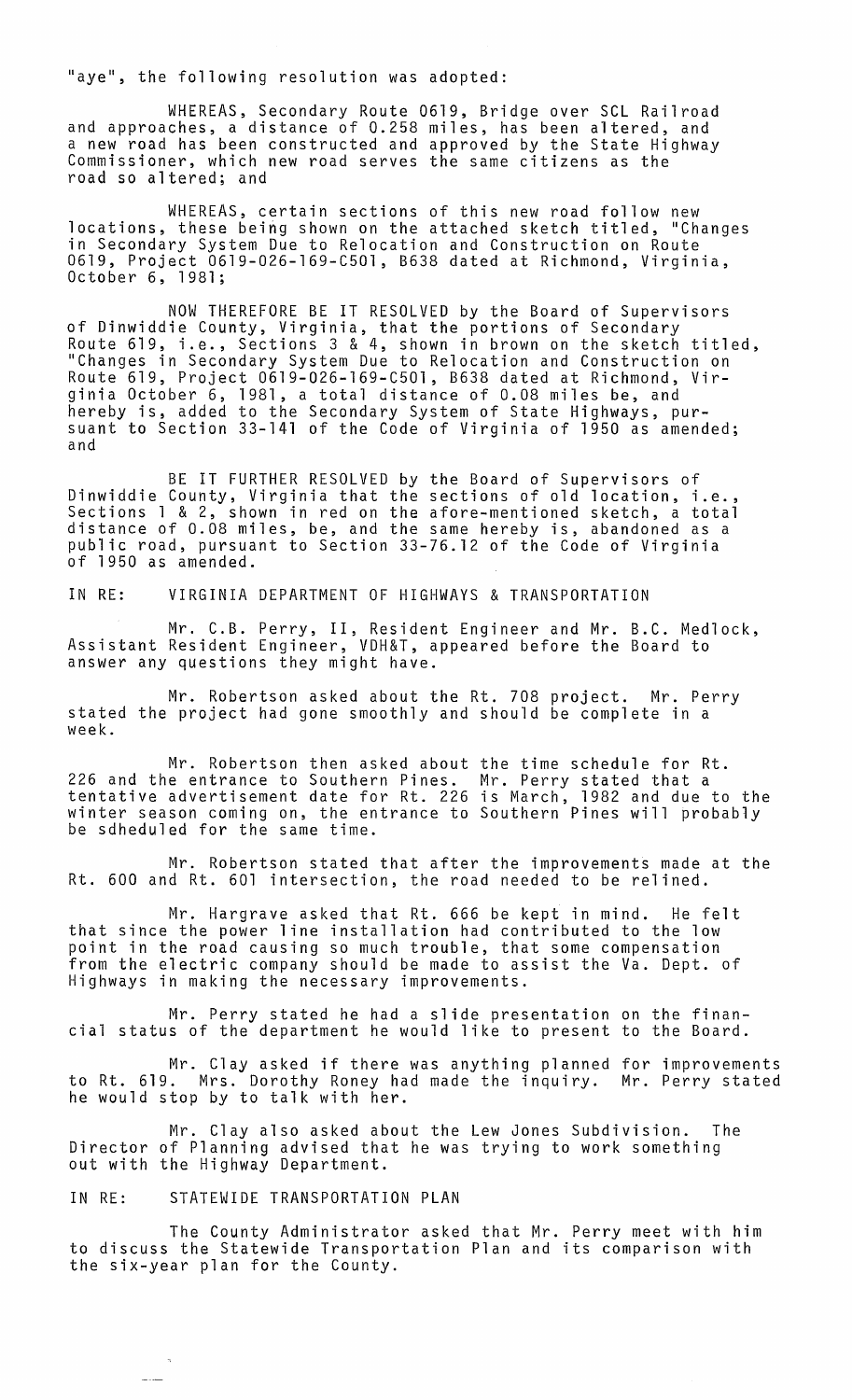Mr. Robertson stated that as the County's representative to the Metropolitan Planning Organization, he wanted to bring them up to date on a couple of things. In reference to the recent discussions concerning \$55 million that was originally earmarked for a connector between 185 and 195, he stated the MPO members have discussed the issue and are trying to keep the money for use within the Crater Planning District.

He also stated that he recommended that Plan 2000, which contains very little improvements for Dinwiddie County, be passed through the Planning Commission for recommendations to the Board.

IN RE: STANDARD COMMUNICATIONS RADIOS

 $\subset$ 

Mr. Earl Gwaltney asked a representative from Southside Radio Communications to make a presentation to the Board on Standard<br>Communications Radios. The radio he presented was a new low band The radio he presented was a new low band unit which costs \$725.00 each, including tone board. The representative stated that installation would be \$30.00 per unit and all service work would be performed by Southside Communications in Colonial Heights.

IN RE: DISPOSAL OF NONHAZARDOUS WASTE MATERIAL--ROCHESTER BUTTON FACTORY

Mr. Nick Krauszer, Plant Manager of the McKenney branch of the Rochester Button Company, and Mr. Mickey Whitmore, Regional Manager, appeared before the Board to request authorization to dispose of a non-hazardous waste product in the County Landfill. The County Administrator stated that the Health Department had granted approval for disposal of the material and he and the Director of Sanitation would recommend that a contract be drawn up with a one-year limit to accept the waste material for an agreed upon fee, payable one year in advance.

Mr. Robertson asked how the waste would be brought to the Landfill. Mr. Whitmore stated that the waste will be mixed with cement and brought in a cement truck to the Landfill. Mr. Hargrave asked how the material would be handled. Mr. Whitmore stated it would solidify after it was poured. The County Administrator stated that they envisioned the material would solidify and be crumbled and mixed with the other trash the next day. .

Mr. Hargrave asked what the hazardous material was. Mr. Whitmore stated that it was the pearl pigment which was over the lead content allowed when tested.

Mr. Weber stated that there were a number of tests that should be run to determine if there were other toxic materials present, and he would' like to see the results of the tests that have been made. Mr. Weber further indicated that a schedule should be established to check samples and monitor the wastes being deposited.

Mr. Whitmore stated that a timetable for monitoring would be set.  $\mathcal{L}$  $\sim$   $\sim$ 

Mr. Robertson asked what happens when rain hits the substance. Mr. Whitmore stated a·test·was made which showed that the material passes in that form.' He also stated there was no odor.

Mr. Bennett asked what they were doing with the waste now. M.r. Whitmore stated they were transporting to Baltimore and between nr. whithore stated they were transporting to baitimore and between<br>the two factories, it was costing \$1,000 a day. He further indicated that the material was not solid enough to actually use as cement.

Mr. Robertson asked what the County would do if the Health Inspector found a problem and stopped the disposal. Mr. Whitmore indicated that they could stockpile or revert back to transporting.

Mr. Hargrave stated that he wanted to be assured that the County would- not be responsible if later on, previous testing was

BOOK 7 PAGE 325 October 7, 1981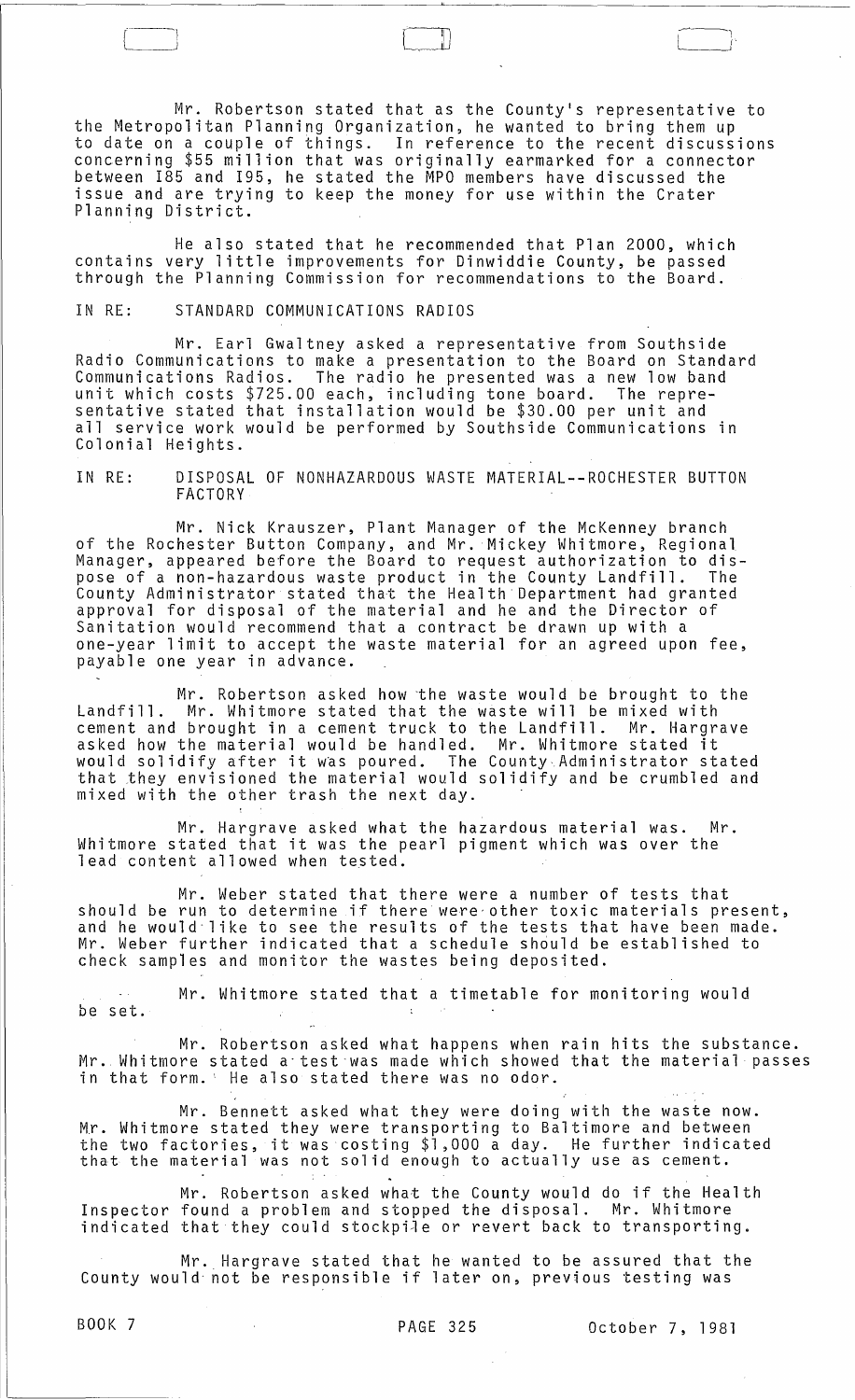found to be unsatisfactory and half the Landfill had to be dug up and transported elsewhere to be disposed.

Mr. Robertson stated if disposal was allowed, it would be for the pearl dust only under this contract.

Mr. Weber stated he was against it but he could agree to allow the disposal if he was assured it would be closely monitored and tested.

Mr. Whitmore stated it would be tested, but maybe not on a weekly basis because it would be too costly. He also stated that the State Health Department makes a monthly inspection.

Mr. Bennett asked if the contract was continued to transport to Baltimore until December, could the decision be postponed until the next meeting. Mr. Krauszer stated that because of equip-<br>ment modifications that had to be made, they needed a decision.now.

Mr. Hargrave stated he would like to see a contract drafted with the necessary assurances to react to.

Mr. Bennett stated he would like to see more background information and some alternatives looked at.

Mr. Whitmore stated that an alternative being explored was using the waste as a filler for asbestos.

Mr. Bennett asked if an abandoned rock quarry had been explored. The County Administrator stated that a license would be difficult to get for a site.

Mr. Hargrave asked if a couple of simulated runs could be made to the Landfill to see how the material would handle. Mr. Whitmore stated that this had been done in Kenbridge and maybe Mr. Loftis would like to talk with them to discuss their experience.

Mr. Hargrave suggested that tentative approval be given pending review of the contract drawn up.

Mr. Clay said he would like to see tentative approval pending a contract being drawn up by all parties involved.

Mr. Weber stated he didn't think the Board had enough information. He stated he would like to see more tests run for toxic materials and copies of the tests.

Upon motion of Mr. Robertson, seconded by Mr. Hargrave, Mr. Robertson, Mr. Hargrave, Mr. Bennett, Mr. Weber, Mr. Clay voting "aye",

BE IT RESOLVED by the Board of Supervisors of Dinwiddie County, Virginia that the County be provided with certified results showing that tests have been conducted for every toxic chemical possible whether or not thought to be included in the Rochester Button Company waste; and

BE IT FURTHER RESOLVED by the Board of Supervisors of Dinwiddie County, Virginia that upon receipt of these certified tests, that the County Administrator and the County Attorney are authorized to draw up a contract for presentation at the next meeting, said contract taking into consideration the concerns expressed by the Board members at this meeting; and

BE IT FURTHER RESOLVED by the Board of Supervisors of Dinwiddie County, Virginia that the length of the contract be for twelve months with a fee set acceptable to the Board payable one year in advance.

IN RE: ROCKINGHAM COUNTY ANNEXATION SUIT APPEAL

Mr. Hargrave requested that the Board of Supervisors be provided with facts about the decision rendered by the judges in the Rockingham County annexation suit. He stated this information was needed prior to the Board of Supervisors determining their position on filing a brief on behalf of Rockingham County's appeal to the State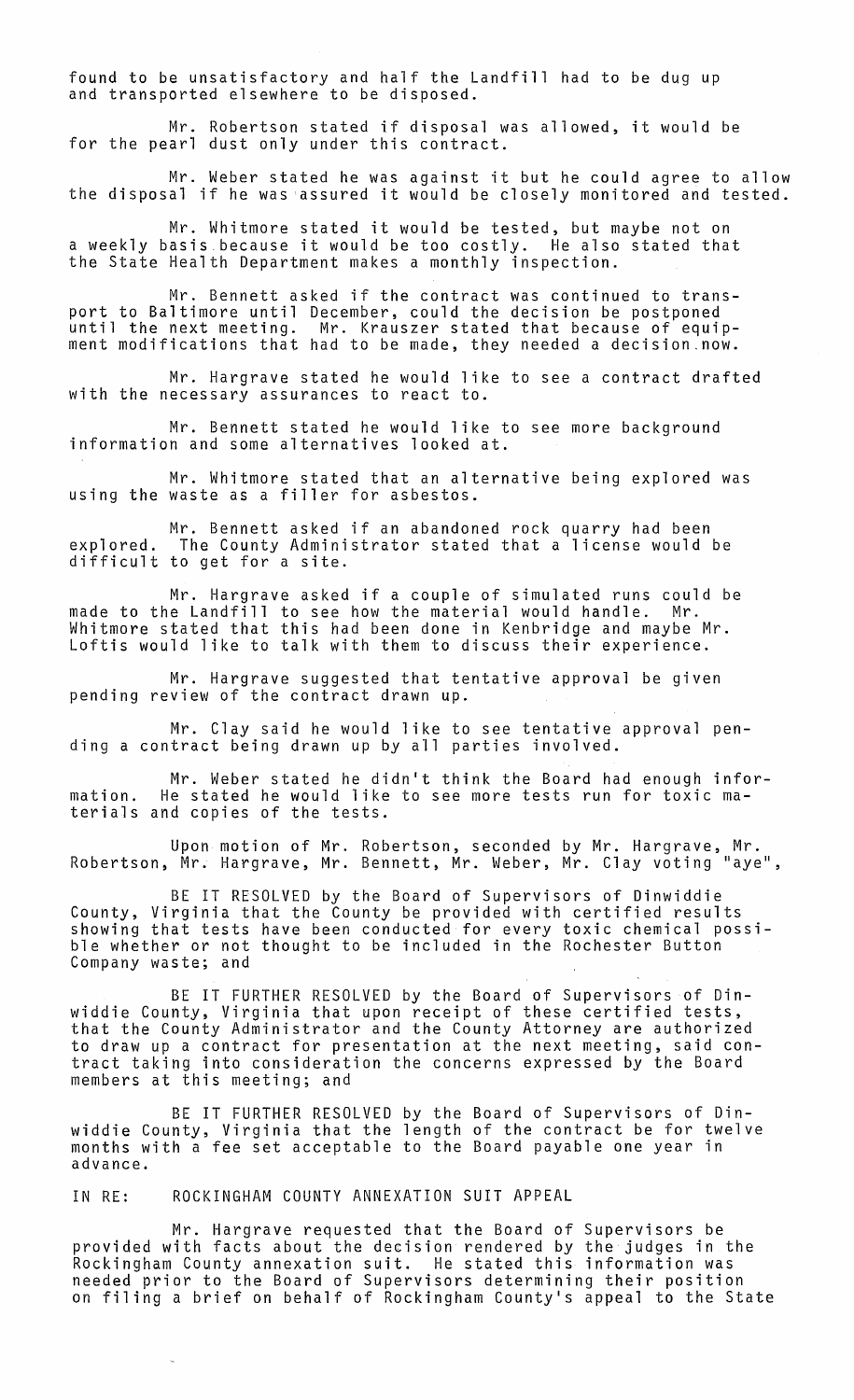Supreme Court. The County Attorney advised Mr. Hargrave and the Board that he wanted to see more information on the case and gather additional facts before discussing the filing of a brief with the Board.

 $\sqrt{1 + \frac{1}{2}}$ 

 $\qquad \qquad \qquad \Box$ 

IN RE: LAKE CHESDIN BOAT RAMP UPDATE

The County Administrator stated that he was waiting for a reply from the Commission of Game and Inland Fisheries regarding the Board of Supervisors' request concerning the boat landing at<br>Lake Chesdin. The Commission meets October 16, 1981. The Commission meets October 16, 1981.

IN RE: RECESS

The Chairman declared a recess at 4:30 P.M. The meeting reconvened at 4:40 P.M.

IN RE: APPOMATTOX REGIONAL LIBRARY BOARD

The Development Committee of the Appomattox Regional Library asked to meet with the Board to review the Library<sup>i</sup>s 1980-81 development goals and its goals for the next five years. Mrs. Cornelia Roberts, Mrs. Vivian Zaruba, Mrs. Judith Marks, members of the Committee and Mr. Robert Worley, Director were present.

Mr. Worley advised that as of July, the residents of the Enon area of Chesterfield County were being charged a \$5.00 fee for using the Library in Hopewell. He stated that the Library Board had been approached by Chesterfield stating they would offer certain things if the Enon residents were allowed to use the Library free of charge. Chesterfield County has indicated that they could not at this time enter the Library contract as a participating member; however, they would offer their Ettrick-Matoaca branch free of charge to Dinwiddie residents in the Northern end of the County and the use of their computerized circulation system. This would save personnel costs for the Library, although they would need to purchase the hardware to take advantage of the system. An extra bookmobile has also been offered free of charge. Since Dinwiddie is a contributing member, Mr. Worley wanted to know the Board's reaction to this offer.

Mr. Clay wanted to know if it was a one-year offer. He was advised it would be a two to three year contract.

Mr. Hargrave stated that it looked like a good deal. The additional van would free up a bookmobile for use as a stationary unit in different locations which might pick up additional patrons. Mrs. Zaruba stated it had been very successful with the Community Education program at the High School.

Mrs. Roberts stated that the original goal was to develop branch libaries in the participating localities and progress seems to have stagnated. Mrs. Zaruba advised the Board that the library<br>had books for the branchs in storage.

good job. Mr. Robertson stated that the Library Board was doing a

Mr. Worley asked if the Board wanted to review the financial structure of the contract. As it now stands, all participants pay on a straight percentage basis and help each other in building a branch as far"as operating costs, but not capital outlay.

Mrs. Roberts advised that they would welcome any comments before the Library Board meets again on the 20th.

IN RE: EXECUTIVE SESSION

Upon motion of Mr. Robertson, seconded by Mr. Weber, Mr. Robertson, Mr. Weber, Mr. Bennett, Mr. Hargrave, Mr. Clay voting "aye", pursuant to Sec. 2.1-344 (6) of the Virginia Freedom of Information Act, the Board moved into Executive Session to discuss legal matters at 5:14 P.M. The meeting reconvened into Open Session at 6:35 P.M.

BOOK 7 PAGE 326 October 7, 1981